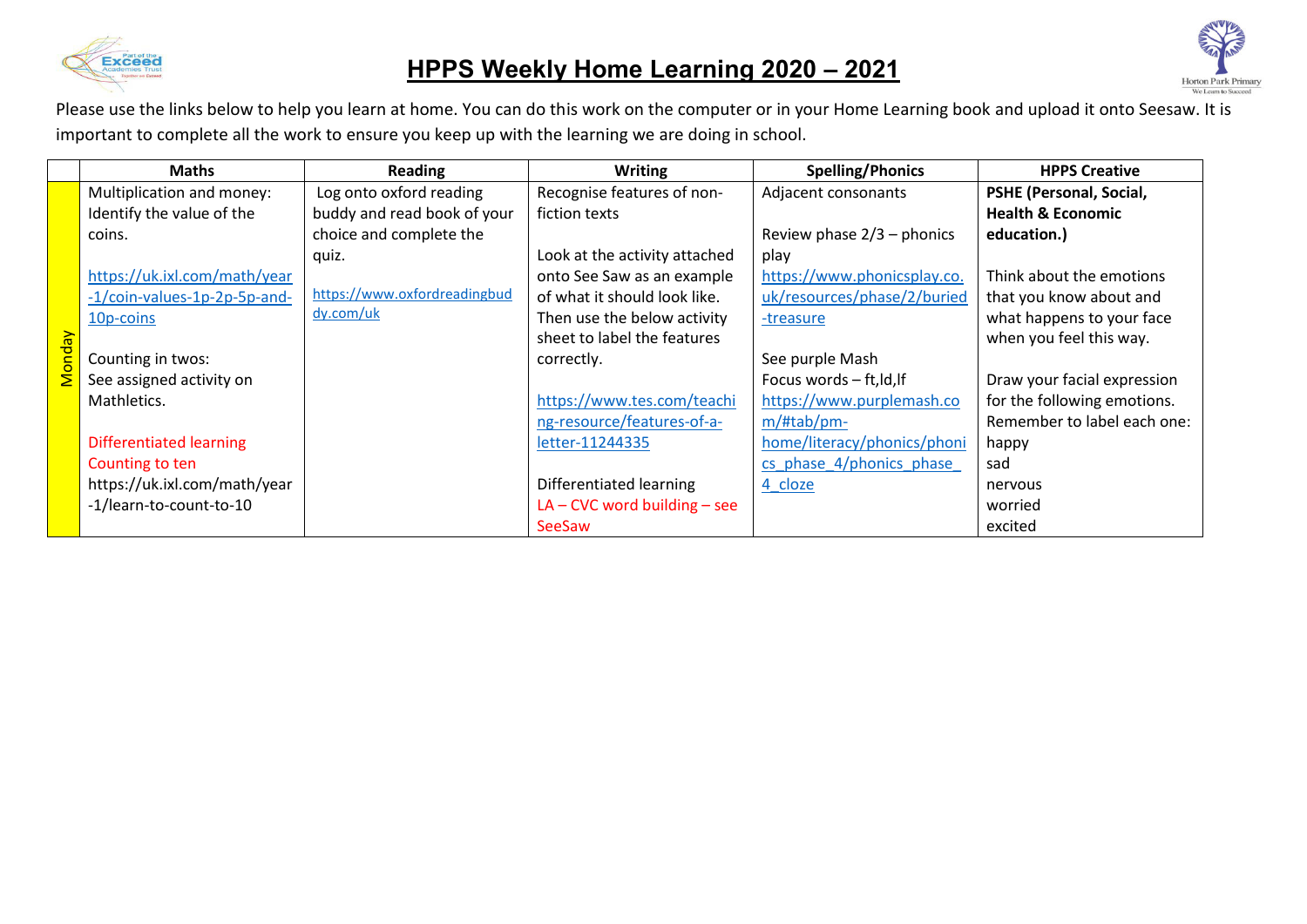



|     | Multiplication and money:      | Read the text? Class one and   | Attempting to write short       | Adjacent consonants          | PSHE (Personal, Social,      |
|-----|--------------------------------|--------------------------------|---------------------------------|------------------------------|------------------------------|
|     | Identify the total.            | the Winter Walk. Then          | sentences in meaningful         |                              | <b>Health &amp; Economic</b> |
|     |                                | complete the quiz.             | contexts                        | Review phase $2/3$ – phonics | education.)                  |
|     | https://uk.ixl.com/math/year   |                                |                                 | play                         |                              |
|     | -1/count-money-1p-coins-       | https://www.purplemash.co      | Use the letter template to      | https://www.phonicsplay.co.  | Draw a place where you feel  |
|     | only                           | m/app/serialmash/class 1 a     | write a letter to Ruby, explain | uk/resources/phase/2/buried  | safe.                        |
|     |                                | nd_the_winter_walk_ch5         | to Ruby something which you     | -treasure                    |                              |
|     | Counting in tens:              |                                | are thankful for and            |                              | Write a sentence or two to   |
|     | See assigned activity on       |                                | something which you worry       | See purple Mash              | explain why you feel safe    |
|     | Mathletics.                    | https://www.purplemash.co      | about.                          | Focus words - ct, pt, xt     | here.                        |
|     |                                | m/#app/serialmash/class_on     | https://app.seesaw.me/#/act     | https://www.purplemash.co    |                              |
|     | <b>Differentiated learning</b> | e and the winter walk quiz     | ivities/library?search&query=   | m/#tab/pm-                   |                              |
| Λeρ | Counting to ten                | ch <sub>5</sub>                | writing%2Blettes&grade leve     | home/literacy/phonics/phoni  |                              |
|     | https://uk.ixl.com/math/year   |                                | l=1&promptId=prompt.e57c2       | cs phase 4/phonics phase     |                              |
|     | $-1$ /count-to-10              | <b>Differentiated learning</b> | ca3-7278-42bc-bd86-             | 4 cloze                      |                              |
|     |                                | Reading cvc words with m       | af16939a3ab6                    |                              |                              |
|     |                                | sound.                         |                                 |                              |                              |
|     |                                | https://www.purplemash.co      | SeeSaw activity -               |                              |                              |
|     |                                | m/#app/pup/jigsaws/mmslid      | differentiate activity $-$      |                              |                              |
|     |                                | e_m_sound                      | building words using known      |                              |                              |
|     |                                |                                | sounds                          |                              |                              |
|     |                                |                                | https://app.seesaw.me/#/act     |                              |                              |
|     |                                |                                | ivities/library?search&query=   |                              |                              |
|     |                                |                                | letters&grade_level=1&prom      |                              |                              |
|     |                                |                                | ptld=prompt.8814e3f1-2545-      |                              |                              |
|     |                                |                                | 472a-a013-15bf060f377c          |                              |                              |
|     |                                |                                |                                 |                              |                              |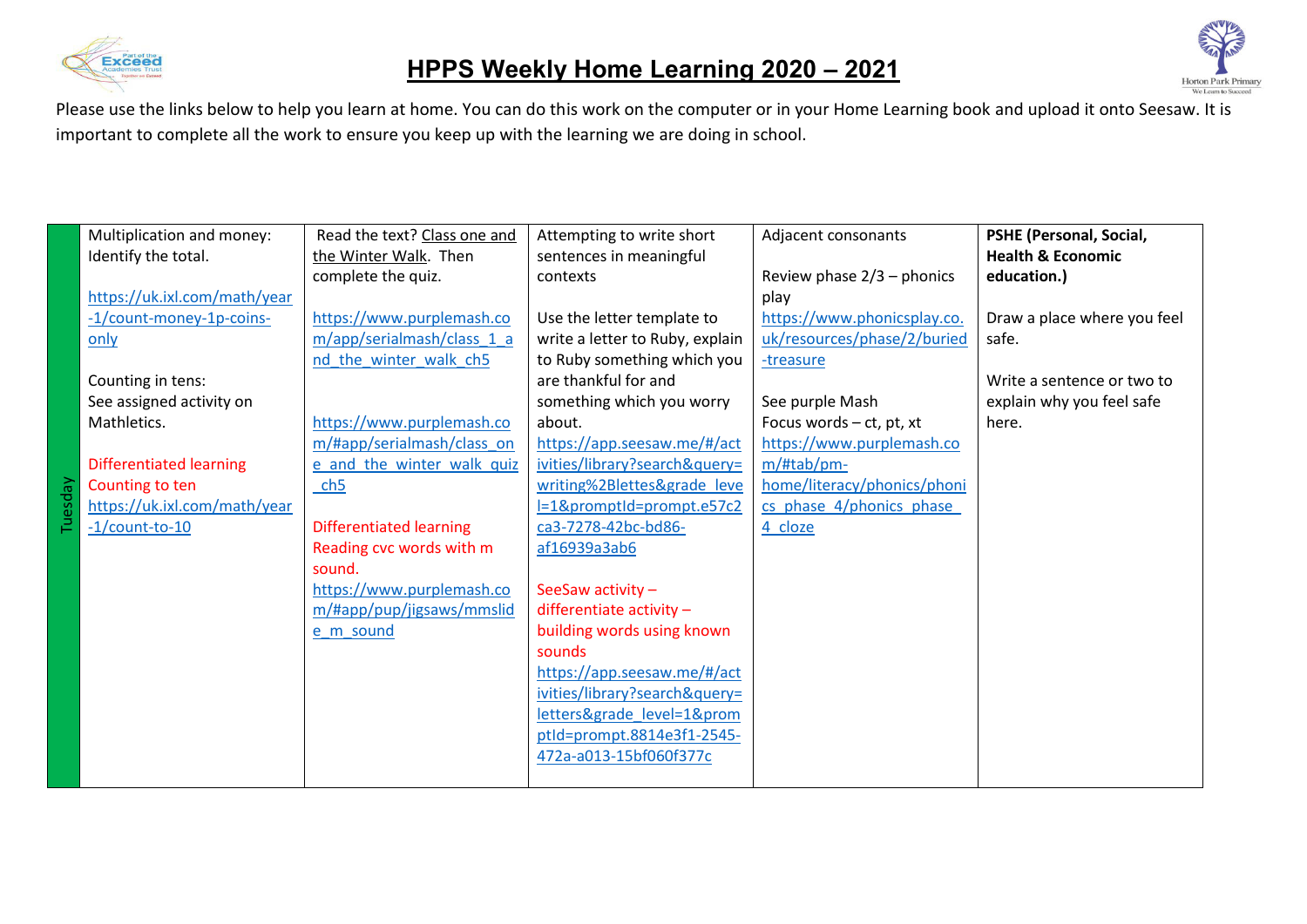



|                  | Multiplication/Money:        | Log onto oxford reading buddy             | Edit the mistakes in my letter | Adjacent consonants          | <b>Religious Education (RE)</b> |
|------------------|------------------------------|-------------------------------------------|--------------------------------|------------------------------|---------------------------------|
|                  | Identify the coin values.    | and read book of your choice              | - teacher to write a letter    |                              |                                 |
|                  |                              | and complete the quiz.                    | incorrectly, upload onto       | Review phase $2/3$ – phonics | Stained glass windows are       |
|                  | https://uk.ixl.com/math/year |                                           | seesaw and children to edit    | play                         | important part of Churches.     |
|                  | -1/coin-values-1p-2p-5p-and- | https://www.oxfordreadingbud<br>dy.com/uk | it.                            | https://www.phonicsplay.co.  | They show scenes from the       |
|                  | 10p-coins                    |                                           |                                | uk/resources/phase/2/buried  | Bible and are very colourful.   |
|                  |                              |                                           | <b>Differentiated learning</b> | -treasure                    |                                 |
|                  | Counting in twos:            |                                           | Mistakes made easier or        |                              | Create your own stained glass   |
| <b>Nednesday</b> | See assigned activity on     |                                           | challenged dependent on        | See purple Mash              | window of the story Ruby's      |
|                  | Mathletics.                  |                                           | ability                        | Focus words - bl, br, cl, cr | Worry where all the colour      |
|                  |                              |                                           | https://app.seesaw.me/#/act    | https://www.purplemash.co    | returns to her world.           |
|                  | Differentiated learning      |                                           | ivities/library?search&query=  | $m/$ #tab/pm-                |                                 |
|                  | Select the correct number.   |                                           | editing&grade level=1&prom     | home/literacy/phonics/phoni  |                                 |
|                  | https://uk.ixl.com/math/year |                                           | ptId=prompt.2a6ef775-f0bd-     | cs phase 4/phonics phase     |                                 |
|                  | -1/count-using-stickers-up-  |                                           | 46a9-88b0-4c22d433eb62         | 4 cloze                      |                                 |
|                  | $to-10$                      |                                           |                                |                              |                                 |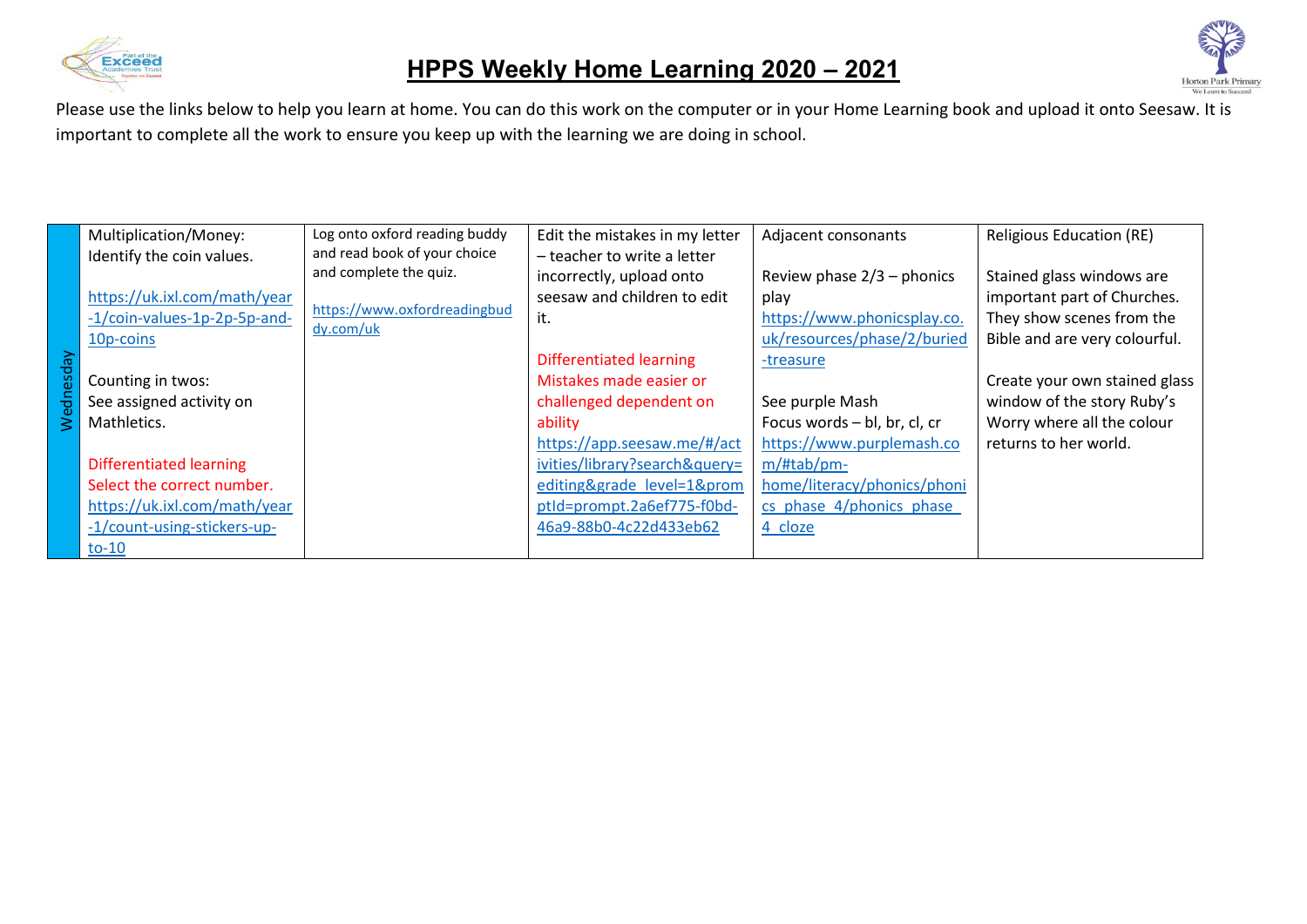



|         | Multiplication/Money:          | Read the text? Class one and the                                    | Improve own letter which will  | Adjacent consonants          | <b>Religious Education (RE)</b> |
|---------|--------------------------------|---------------------------------------------------------------------|--------------------------------|------------------------------|---------------------------------|
|         | Identify the coin values.      | Winter Walk. Then add the                                           | be a returned activity from    |                              |                                 |
|         |                                | missing words to complete the                                       | the first day, then use the    | Review phase $2/3$ – phonics | Look at the pictures of the     |
|         | https://uk.ixl.com/math/year   | sentences.                                                          | template to re-write own       | play                         | outside of Churches. What do    |
|         | -1/coin-values                 |                                                                     | letter by identifying          | https://www.phonicsplay.co.  | you notice?                     |
|         |                                | https://www.purplemash.co                                           | improvements or mistakes.      | uk/resources/phase/2/buried  |                                 |
|         | Identifying coins:             | m/app/serialmash/class 1 a                                          | https://app.seesaw.me/#/act    | -treasure                    | Record your observations in a   |
|         | See assigned activity on       | nd the winter walk ch5                                              | ivities/library?search&query=  |                              | way of your choice.             |
|         | Mathletics.                    | https://www.purplemash.com/#app<br>/serialmash/winter walk missingw | editing&grade level=1&prom     | See purple Mash              |                                 |
|         |                                |                                                                     | ptld=prompt.a02a69cb-cb55-     | Focus words - ft, ld, lf     |                                 |
| hursday | <b>Differentiated learning</b> | ord ch5                                                             | 4131-abb5-3963b8b6e509         | https://www.purplemash.co    |                                 |
|         | Count the tens frame           |                                                                     |                                | m/#tab/pm-                   |                                 |
|         | https://uk.ixl.com/math/year   | <b>Differentiated learning</b>                                      | <b>Differentiated</b>          | home/literacy/phonics/phoni  |                                 |
|         | -1/count-on-ten-frames-up-     |                                                                     | Write simple words in a letter | cs phase 4/phonics phase     |                                 |
|         | $to-10$                        | Listen to the story.                                                | using knowledge of phonics     | 4 cloze                      |                                 |
|         |                                | https://www.purplemash.co                                           | and words                      |                              |                                 |
|         |                                | m/#app/tools/2cas2 superhe                                          | https://app.seesaw.me/#/act    |                              |                                 |
|         |                                | ros story                                                           | ivities/library?search&query=  |                              |                                 |
|         |                                |                                                                     | editing&grade level=1&prom     |                              |                                 |
|         |                                |                                                                     | ptld=prompt.36978ea8-513e-     |                              |                                 |
|         |                                |                                                                     | 4555-b936-735a5b5b116e         |                              |                                 |
|         |                                |                                                                     |                                |                              |                                 |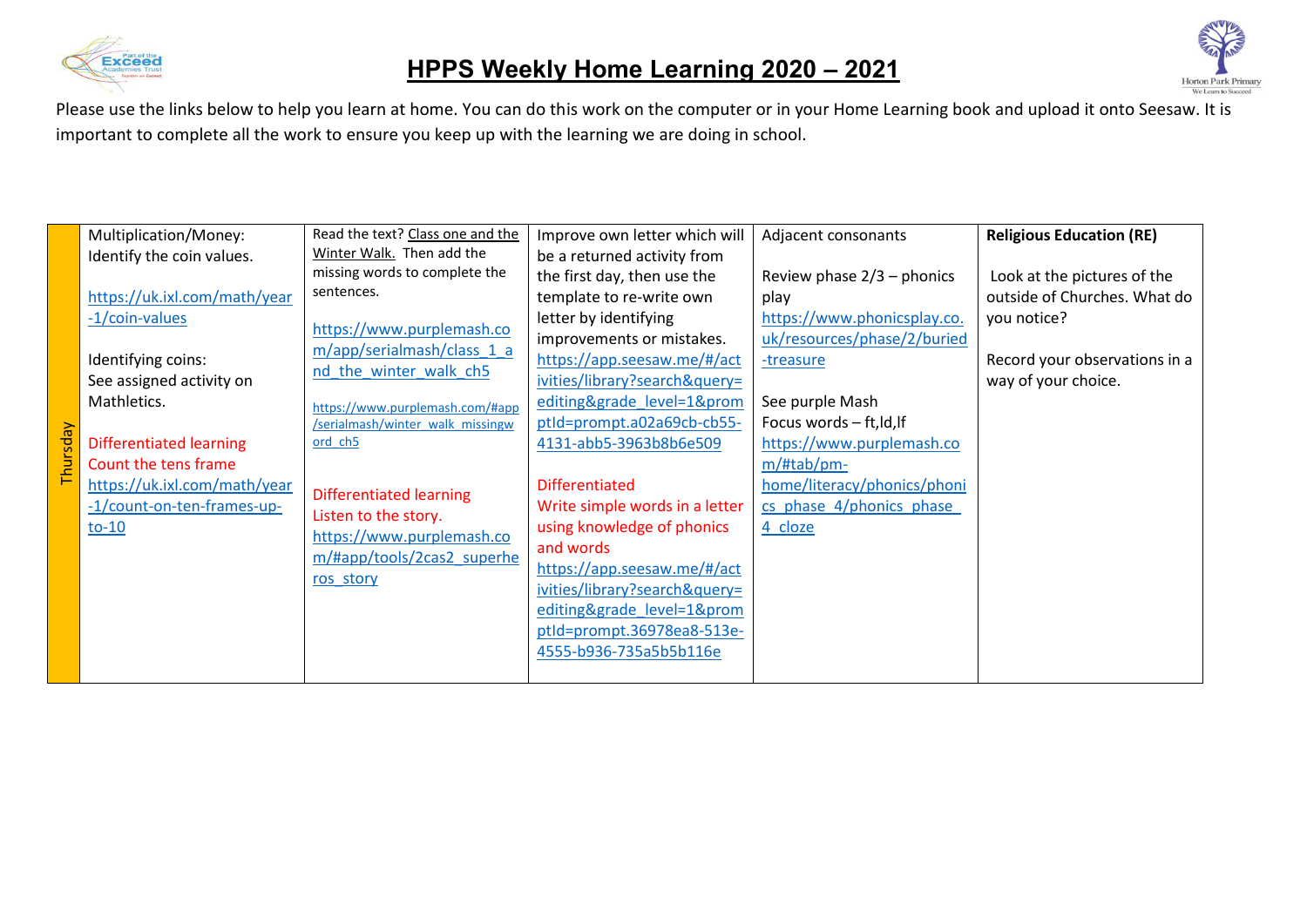

## **HPPS Weekly Home Learning 2020 – 2021**



|        | <b>Maths</b>                                                                                                                                                                                                                                                                                                                                                                    |  | <b>Reading</b>                                                                                                                                                                                                                                                                                         |  | <b>Writing</b>                                                                                                                                                                                |                                                                                                                                                                                          | <b>Spelling/Phonics</b>                                                                                                                                                                                                                                                            | <b>HPPS Creative</b>                                                                                                                                                                                                                                                             |
|--------|---------------------------------------------------------------------------------------------------------------------------------------------------------------------------------------------------------------------------------------------------------------------------------------------------------------------------------------------------------------------------------|--|--------------------------------------------------------------------------------------------------------------------------------------------------------------------------------------------------------------------------------------------------------------------------------------------------------|--|-----------------------------------------------------------------------------------------------------------------------------------------------------------------------------------------------|------------------------------------------------------------------------------------------------------------------------------------------------------------------------------------------|------------------------------------------------------------------------------------------------------------------------------------------------------------------------------------------------------------------------------------------------------------------------------------|----------------------------------------------------------------------------------------------------------------------------------------------------------------------------------------------------------------------------------------------------------------------------------|
|        |                                                                                                                                                                                                                                                                                                                                                                                 |  |                                                                                                                                                                                                                                                                                                        |  |                                                                                                                                                                                               |                                                                                                                                                                                          |                                                                                                                                                                                                                                                                                    |                                                                                                                                                                                                                                                                                  |
| Friday | Multiplication/Money:<br>Counting money, find the<br>total.<br>https://uk.ixl.com/math/year<br>-1/count-money-1p-2p-and-<br>5p-coinsIdentifying coins:<br>See assigned activity on<br>Mathletics.<br><b>Differentiated learning</b><br>Place the correct number of<br>counters in the tens frame.<br>https://uk.ixl.com/math/year<br>-1/show-numbers-on-ten-<br>frames-up-to-10 |  | Read the text? Class one and the<br>Winter Walk. Then add the<br>joining words to the sentences.<br>Complete the paint project.<br>https://www.purplemash.co<br>m/app/serialmash/class_1_a<br>nd the winter walk ch4<br>https://www.purplemash.co<br>m/#app/serialmash/winter_<br>walk_joiningword_ch4 |  | Write a final draft of your<br>books, then take a picture<br>and upload onto Seesaw.<br>differentiated learning<br>Listen and re-tell using<br>home learning books.<br>4b5e-b807-95e3d9312b98 | letter in your home learning<br>pictures, extend to write in<br>https://app.seesaw.me/#/act<br>ivities/library?search&query=<br>editing&grade level=1&prom<br>ptld=prompt.715ccabd-ba7e- | Review phase $2/3$ – phonics<br>play<br>https://www.phonicsplay.co.<br>uk/resources/phase/2/buried<br>-treasure<br>ee purple Mash<br>Focus words - dr, fr, gl, gr<br>https://www.purplemash.co<br>m/#tab/pm-<br>home/literacy/phonics/phoni<br>cs phase 4/phonics phase<br>4 cloze | <b>Religious Education (RE)</b><br>Who was Jesus and why is he<br>important to Christians?<br>Watch the video<br>https://www.bbc.co.uk/bitesi<br>ze/clips/zntfgk7<br>Write a sentence or two<br>about Jesus and draw a<br>picture.<br>Keywords: God, Jesus,<br>Christmas, birth. |
|        |                                                                                                                                                                                                                                                                                                                                                                                 |  |                                                                                                                                                                                                                                                                                                        |  |                                                                                                                                                                                               |                                                                                                                                                                                          |                                                                                                                                                                                                                                                                                    |                                                                                                                                                                                                                                                                                  |